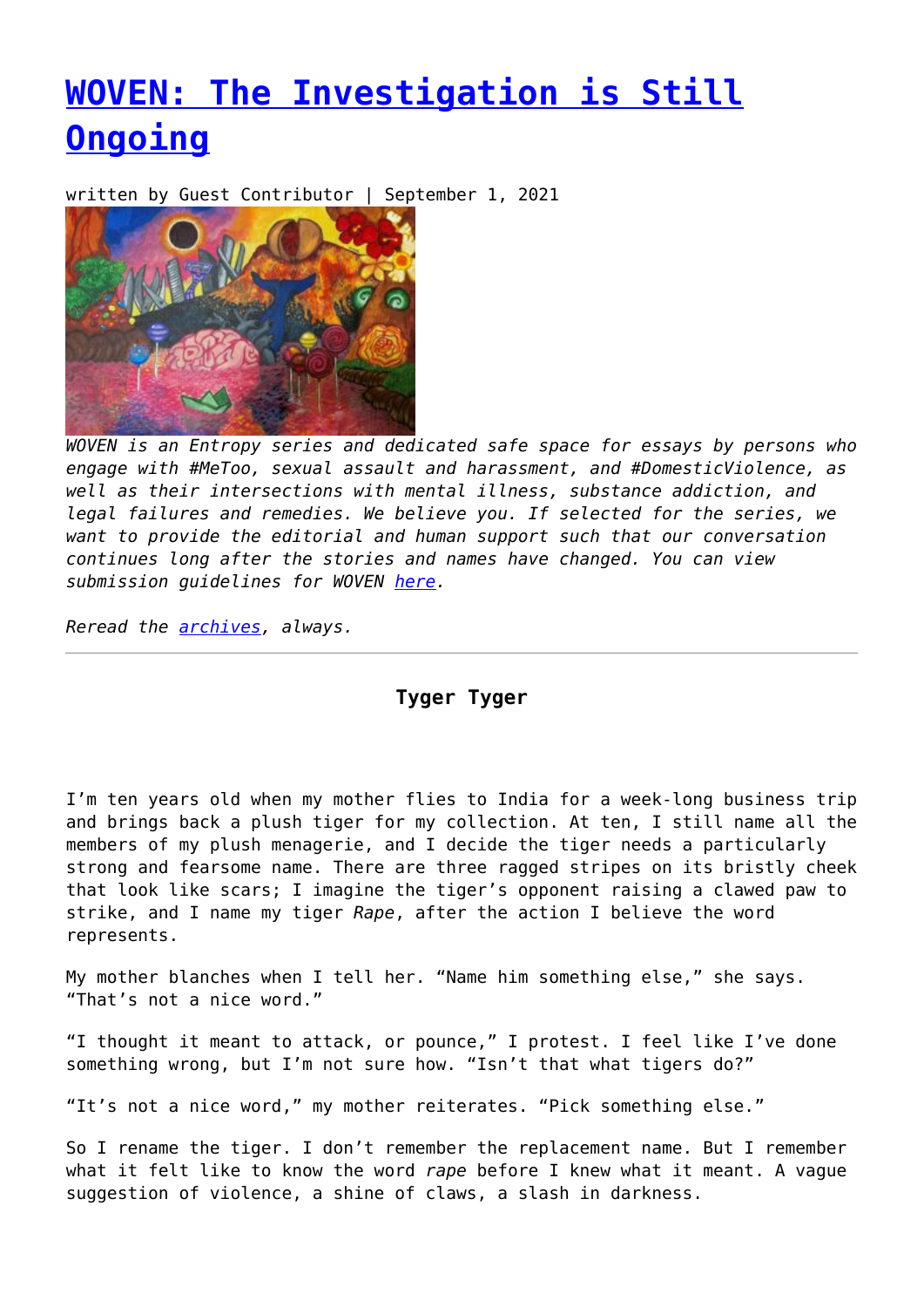#### **Exhibit B: Bastard, Before**

When it all comes back, I am sitting on the windowsill of my bedroom in Kandy, Sri Lanka, watching fireflies dance through the mahogany trees. It's the third week of November 2016; I turned nineteen a month ago. I've been accepted to a handful of American colleges; I've organized my first solo art exhibition. I miss the routine and rivalry of high school, but for the most part I'm comfortable with where I am. Then realization hits, like the proverbial bolt from the proverbial clear blue sky. Tumblers turn over one by one, scattered information slots suddenly into place, a name given to the nameless. I drink numbly from a mug of gone-cold tea and try to deny it, try to shove it all back in the box, this altered reality that didn't exist in my mind minutes ago. But it won't budge. You can't put the monster back under the bed.

Downstairs, my mother is singing *how great thou art* as she flattens *chapatis*; my father is watching TV with his German Shepherd. The Game of Thrones poster above my desk tells me *valar morghulis*. All men must die.

The next day, or maybe a few days later–the chronology of this period is difficult to recall–I visit a friend's house to study for an exam that will permit our admittance to foreign universities. I sit on her bed, surrounded by bookshelves stocked with every Western fantasy series ever imported, and hint around what has happened in my mind. She's a sheltered girl, a tomboy whom the boys at school keep around like their mascot, and the things I describe are unimaginable in her fantasy realms–even if they existed, they would be accompanied by a sword, a warrior, a comeuppance. Not just this amorphous murkiness that settles across the bedroom. We go downstairs and eat the fried rice her mother has ordered from Red Dragon. I am comforted by the MSG; I say yes when she suggests watching Harry Potter after lunch. I decide not to keep talking about it.

Telling my best friend, the one I've known since we were eleven, is harder. I peed my pants in front of her and we call each other every night, but I don't have the courage to say these words. I don't even know which words to use. But because we're both writers, in the habit of sharing our work, it's not suspicious when I email her a poem and tell her to call me back after she's read it.

The poem is called *Sellang Karamuda*. It means *shall we play* in Sinhala, my mother tongue. It was what he used to say to me. I include the poem in an anthology I'm compiling, and when my mother reads the first draft, I ask four times if anything stood out to her. I mention this poem by name. I don't remember exactly what she says, just that it's not the answer I need. There's a part of me that's sick with relief and a part of me that cannot comprehend how my parents, who have Wilbur Smith and Agatha Christie on their nightstands, haven't figured this out yet. Even now, in 2021, there's an ember inside me that could be a flame if I fan it, if I dwell too long on how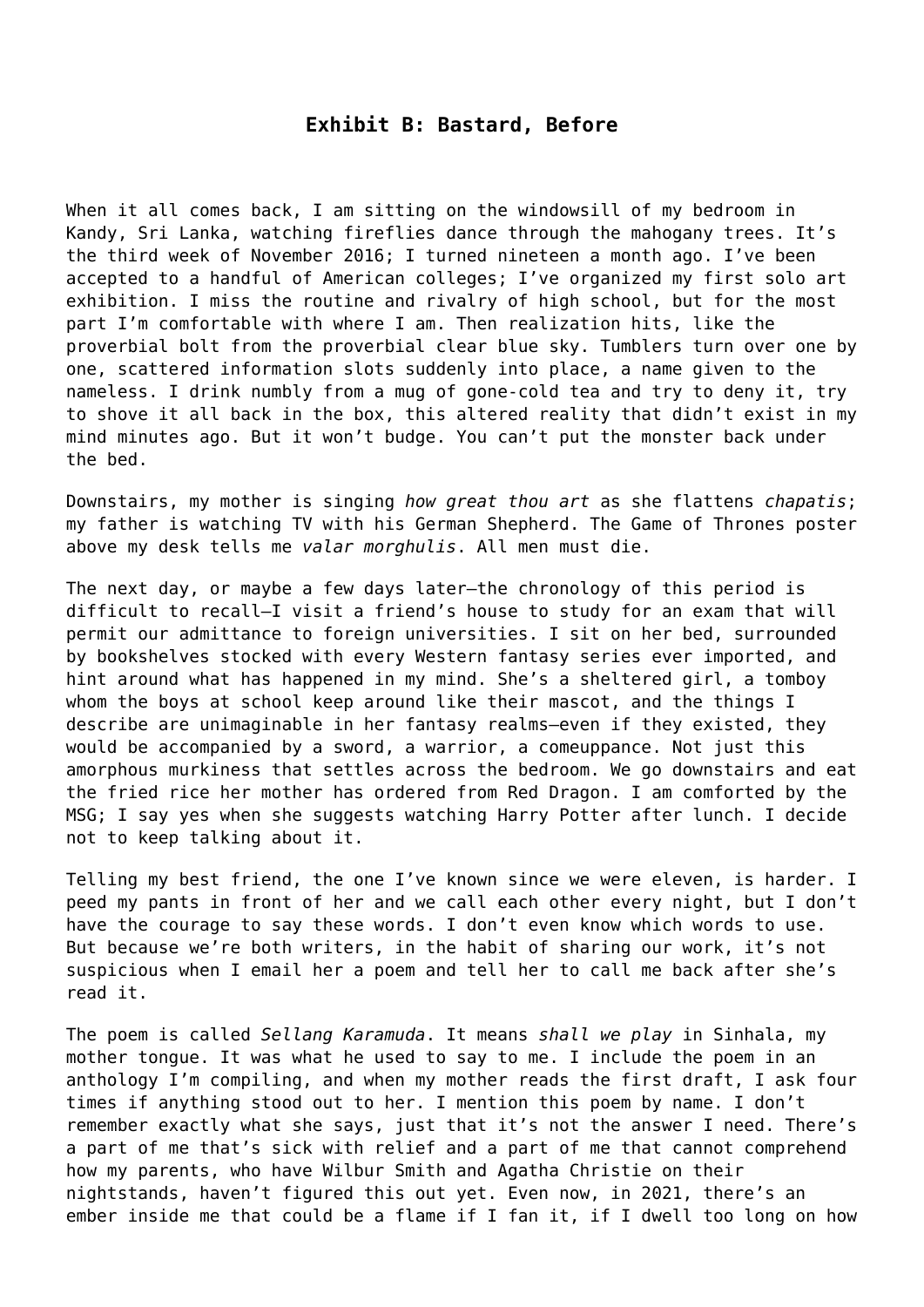and why my parents didn't see what I was screaming to tell them, on this page where I was splayed like a bumblebee in a middle school science project. It leaves me feeling like I'm shrouded in cotton wool, like the words I think I'm saying aren't actually exiting my mouth.

But my best friend gets it. She calls me back five minutes after I send her the poem. She sounds like she's standing on the edge of a cliff as she asks me, "Babe. Tell me this isn't based on real life."

And because I want so desperately for someone to understand, I push us both off the cliff. She's tearfully horrified–which terrifies me, because I'm the tearful one in our friendship–but I play it off. I thank her when she says she's here for me and she's got my back no matter which direction I want to take. I don't know which direction I want to take because I can't see a direction to go. Even though no one's ever had this conversation with me, at home or school or church, I know that this knowledge stops with my girlfriends. I know that no one else can know.

## **Sociological Imagination**

This is where I should provide background for the audience. I should describe the convent school I attend for seven years that still feel like far longer, a gorgeous nineteenth-century establishment where the teachers tell us we are inviting sin by wearing two-piece swimsuits, where the word *love* being scrawled in a stairwell prompts an inquisition, where we are told not to be seen with boys in the back of buses under any circumstances, but especially not in school uniform. I should establish the subjective privilege of belonging to the ethnic Sinhalese majority during the tail end of a thirtyyear civil war, of living in the hill country that is left mostly untouched by the unpredictable violence of the capital or the sustained horror of the north. I should express gratitude for parents who want to protect their children's innocence and therefore keep us away from the 8PM news, from the reports on suicide bombers and human rights violations and the murky morality of civil war.

I could outline the sex education we are never given and the long-lasting repercussions of that omission. The most instruction I receive is at the coed international school I join in the seventh grade. British textbooks approved by the Pearson Education group are distributed at the beginning of the year; among them is a text called *Introducing Moral Issues.* Fresh from convent school, I am desperate for material written in grammatically-correct English, and I read *Moral Issues* from cover to cover. It's the first time I can remember reading about condoms, same-sex relationships, drug use, STDs or abortion in anything approaching an impartial setting. *Moral Issues* is a religious studies textbook, but because the international school is secular, populated by Buddhists, Muslims, Hindus and Christians alike, the textbook is never taught in class. It never occurs to me to ask an adult why. In November 2010, an overzealous parent leaks the book to the local media, which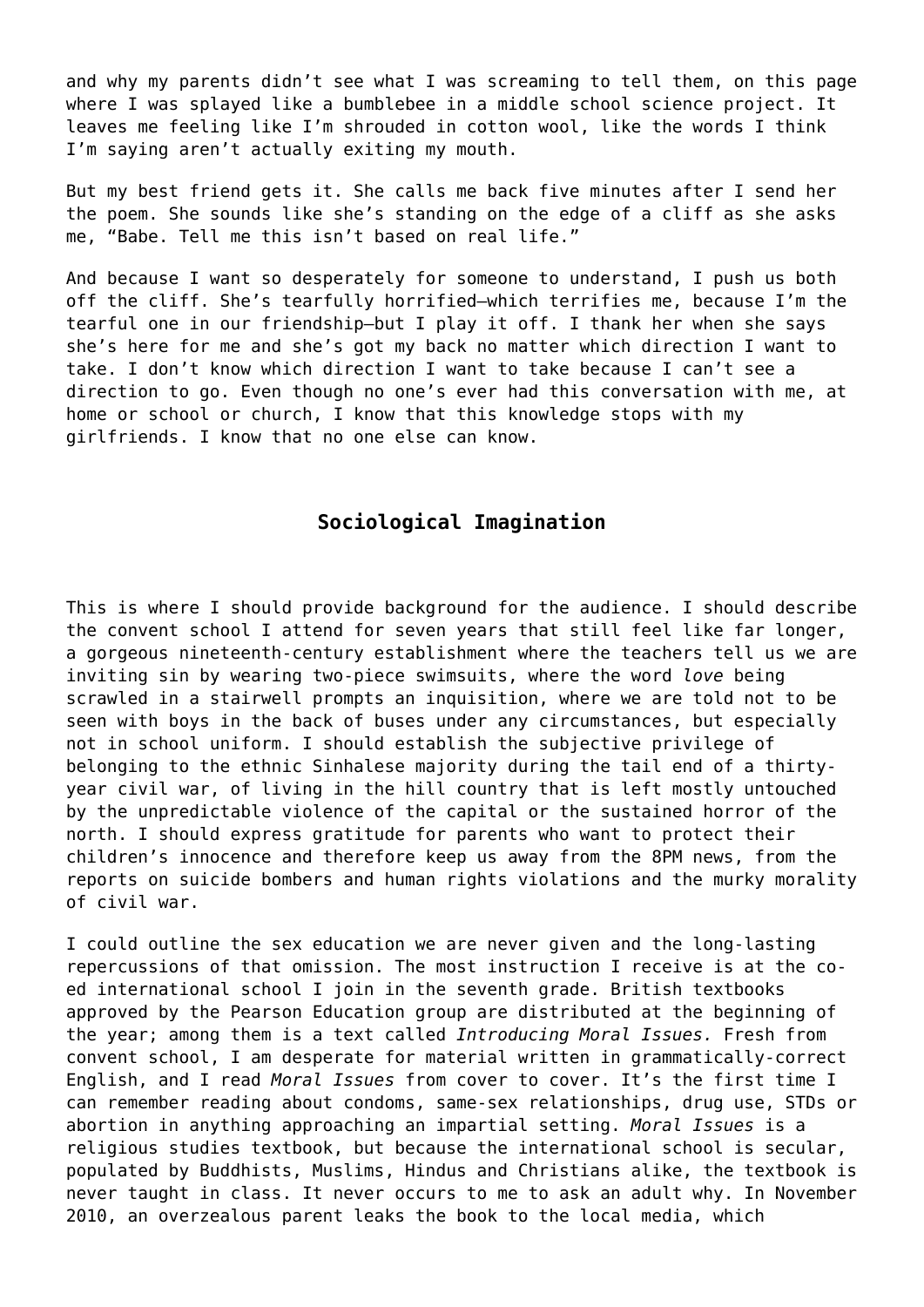crucifies my school with glee. The textbook is pulled, and nothing like it is ever reissued.

No one makes any effort to teach us seriously and objectively about our bodies. In ninth grade biology, we skip over the chapter about the reproductive system. Instead we are shown a video of childbirth, which is treated as though it is pornography; the girls cringe, the boys jeer, and no one takes any notes. Menstruation is taboo; one of my more humiliating memories from high school is of a male teacher hustling me disgustedly out of the crowded cafeteria because I'd bled through my skirt. Even at school, where we are supposed to be safe, there are no shortage of predators in our peripheral vision: male teachers who develop strange obsessions with certain girls, male coaches against whom no allegations are ever entertained, and male lab assistants who linger a little too long to watch the girls practising basketball after school.

No one's supposed to talk about sex – which means no one's talking about rape. Especially girls. But we talk anyway, and not everyone's parents are as circumspect about news consumption as mine. At the back of the biology lab, while the boys play havoc, we exchange stories; we share the scraps of information we have gathered from within our country and beyond. Men who use women and afterwards amuse themselves by inserting glass bottles and candles and sticks into them. Men who use women in groups. Men who use women after the women are dead. Sinhala men in army uniforms doing things to Tamil women in the North. Tamil men in terrorist fatigues doing things to Sinhala women they ambush at checkpoints. We don't say rape; we don't say consent. We cannot conceive of the spectrum in between. We can't even say *vagina* and *penis* without getting into trouble, because that language is considered cruder than the *fuck* and *bitch* the boys shout across the basketball court. We have no idea what our bodies can do, but we know how to talk around what goes wrong. We whisper about these nameless women; we know that one day we will whisper about each other. Always the women. Never the men who turn them into stories that don't make the front page.

Later, in college, I will learn that what I've just done is called the sociological imagination–the mental gymnastics I have performed in order to prepare the audience for one story, the attempt to trace how my individual experiences link to the wider social forces around me, the effort to make it make sense. None of it matters, in the end. None of it is relevant to how it began. I have been justifying, as *so many of us do,* my actions and my life after the fact. When in fact none of it is relevant, because I wasn't the one who put all this in motion.

But that's how we're trained, isn't it? That's how we're raised. I've provided the background, Your Honour. Now let me present the facts of the case.

**Watership Down**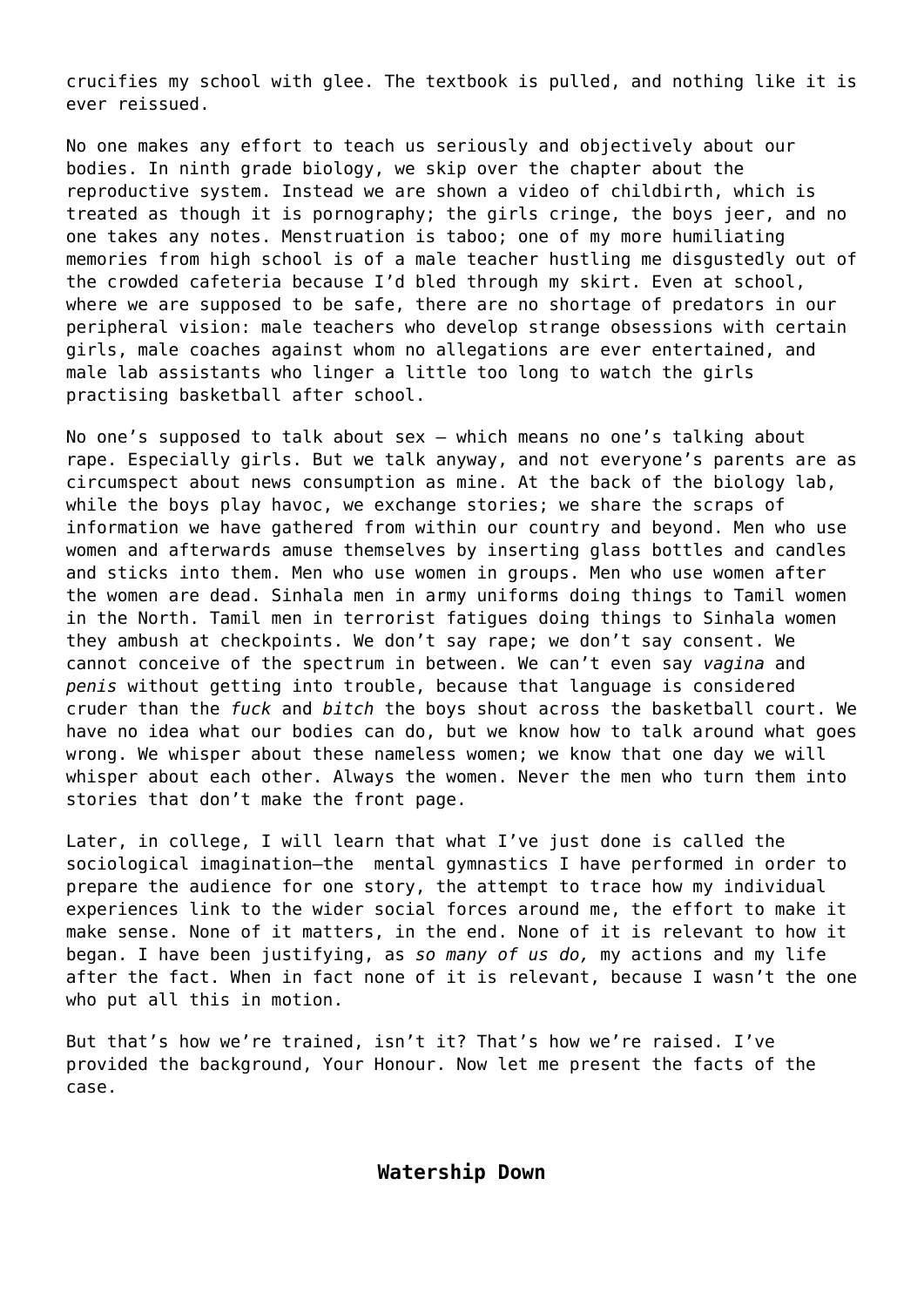I am between seven and nine. My brother is between four and six. We are at school in Kandy, and my parents have budding careers that call them to Colombo every two weeks, so we spend time with my maternal grandparents. My grandfather picks me up each afternoon from the convent school and ferries me back to the small house on the Mahaveli river, where my brother is perpetually watching cartoons. I shed that dreaded white uniform and then my brother and I bicker while my grandfather endeavours to feed us balled up mouthfuls of rice and curry. We are always more interested in the cartoons playing on TV, breathlessly following the antagonistic duos–cats and mice, rabbits and ducks, roadrunners and coyotes–who bounce back from constant bodily calamities with alarming equanimity.

I don't remember if Vijay is there at lunchtime. There is no one to ask for these details; my grandfather is dead now, and the knowledge of any of this would kill his wife. It is possible that at mealtimes Vijay is still in the kitchen, helping my grandmother wash the pots and pans while my grandfather feeds us. But after his chores are done, while our grandparents take their siesta, he plays with us. We build pretend kingdoms in the front yard out of wooden planks and tractor tires. We savour the myriad fruits of my grandparents' garden–jambu and rambutan, damson and guava. We walk down to the river, slipping through fences and cotton trees and the long cool grass of cow pastures until we reach the water's edge. The Mahaveli river claims lives sometimes, sucking bathers down into its silted grip, but for us it is a playground; we revel in the soft, gulping mud of the shallows and dangle from the smooth mango tree that angles away from the bank.

Unlike the gardeners and postmen and coconut pluckers whom my brother and I encounter in childhood, Vijay is never a stranger, even though all we know about him is that he comes from a poor village and has a scheming, lunatic mother. My grandmother gives him money at festival times; my grandfather asks him for help when he tinkers with his motorcycle. Vijay is a houseboy, and that makes him part of the household; there is a mat rolled up in the kitchen that he unfurls in the night and a toilet at the back of the house for his use. At twenty years old, he is closer to our age than anyone else with whom we spend extended time. While other men and boys are kept at a distance by dogs and dagger stares and dire warnings, Vijay occupies a strange space. Seen but unseen; not trusted, but considered too spineless to ever try anything. And so on some afternoons, while my grandfather is asleep or my grandmother is busy in the kitchen, I find myself lying on the green settee while Vijay's fingers slip into me.

It's a *rahasa,* a secret, a game known only to the hummingbirds on the batik wall hanging and the guppies flashing in the fish tank. The stakes are higher when he fetches the purple plastic wicket stumps from our cricket set and uses them to replace his fingers. Sometimes we move to the carpet in the middle of the living room, where at other times my grandfather tells us stories and sings us campfire songs. I don't know where my brother is. I don't know where my grandmother is. I don't know how this started in the first place. I don't even know what *this* is called, in English or Sinhala or Tamil. What I do know is that no one can know about this.

And no one ever finds out. The only time anyone ever comes close is when I am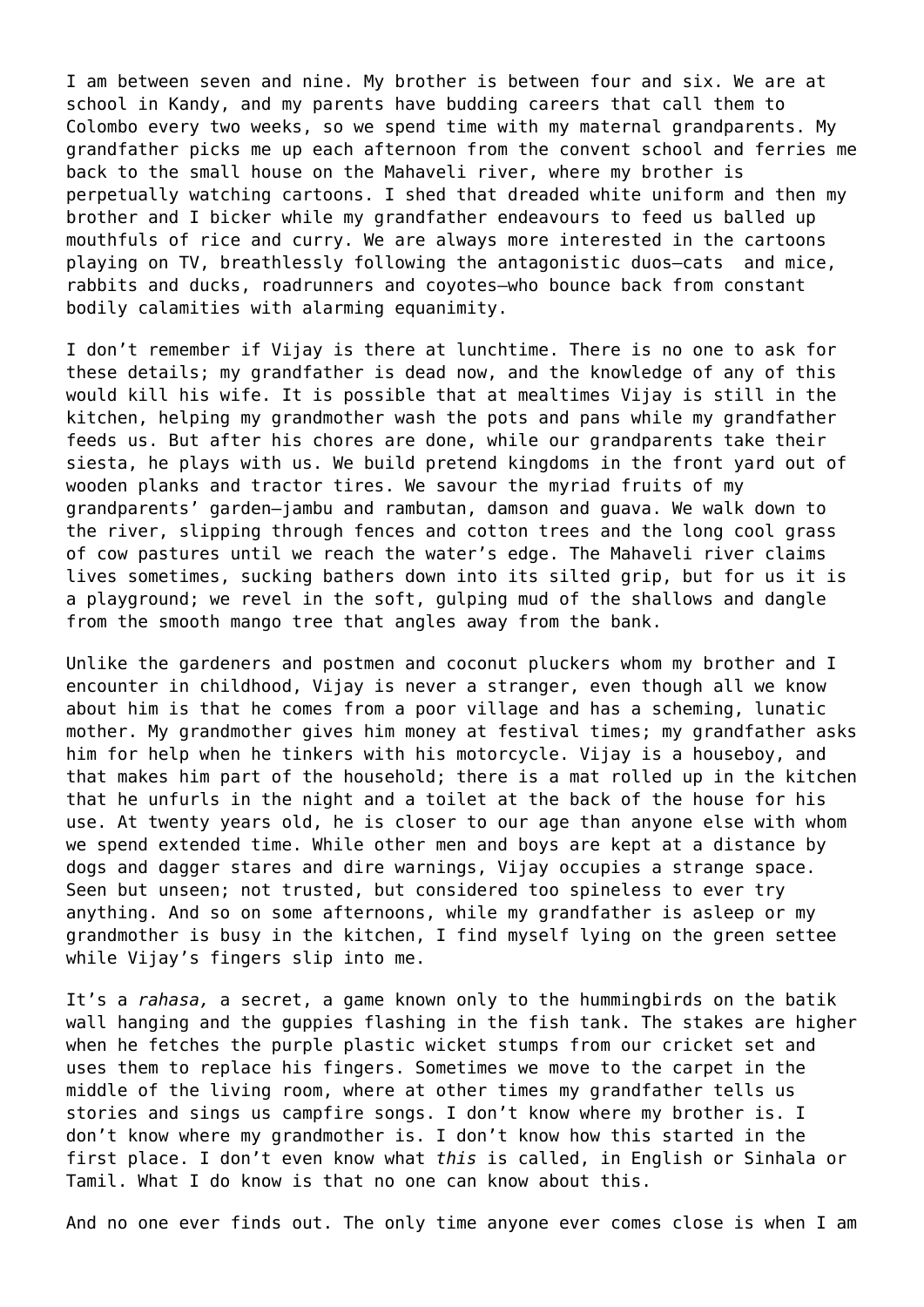in the fourth grade at the convent school. We are practising for the sports meet, and I call out to my friend Mallika. What comes out instead of her name, like those moments when some kids call for their mothers instead of the teacher, is *Vijay.*

Mallika gasps and giggles, *"Inna, kiyannang!"* or "Wait till I tell!" Years later, I will realize that she was thinking of more acceptable taboos, like a crush or a boyfriend. But I grab her arm, babbling in fear, begging her not to tell. My terror convinces her to abandon the subject. Somehow I know that the secret I'm keeping is even more shameful than the things the nuns lecture us about–wearing two-piece swimsuits or scribbling *love* on the convent walls or meeting boys at the back of crowded buses. This is something so shameful that no one even warns us about it.

The name Vijay means *victory* in Sanskrit; it's the name of the alleged first king of Sri Lanka, who in the 6th Century BC was expelled from India for his evildoing. Accounts vary, but Vijaya then sailed south to Sri Lanka and met a *yakkini* or demon woman named Kuveni on the coast where he landed. Kuveni killed or imprisoned many of the invaders until Vijaya himself subdued her. He subsequently had two children by her, and with the information he extracted from her, overthrew the tribe of demons to which she belonged.

In this life, Vijay watches evening cartoons with us, seated on a low wooden bench that he carries in from the kitchen. I am in pyjamas, settled on the same green settee where his body parts were inside me just hours ago. The Cold War era animated movie *Animal Farm* is playing. At this moment I know nothing of this story's political intricacies, but I am riveted by the scene where the donkey, Benjamin, chases desperately after the butcher's van bearing away his fatally injured workhorse friend, Boxer.

It's a touching scene–the despairing animals, the swelling music, my abuser asking me in tremulous Sinhala if Boxer is Benjamin's father. Now that the events of the afternoon have receded to the crevice in my mind where I hide things I don't understand, all I feel is superiority–because at least I can understand an English movie, because I know the difference between a donkey and a horse, because I believe I have more power at seven than this man will have in all his life. I do not know that over a decade later his influence will cross the eighteen thousand kilometres I have fled, infecting my assessment of a roomful of men, the tests of character to which I subject male friends, my need to always take the chair that faces the door.

## **Shellshock**

I don't know what triggered that first unveiling. The internet tells me that I was the right age for it, that my mind finally decided I could handle the information, that it no longer had to protect me. Maybe it was that. Maybe it was the art exhibition I'd curated, the spectacle of all my paintings suspended from the wall, a parade of naked bandaged women hanging from nooses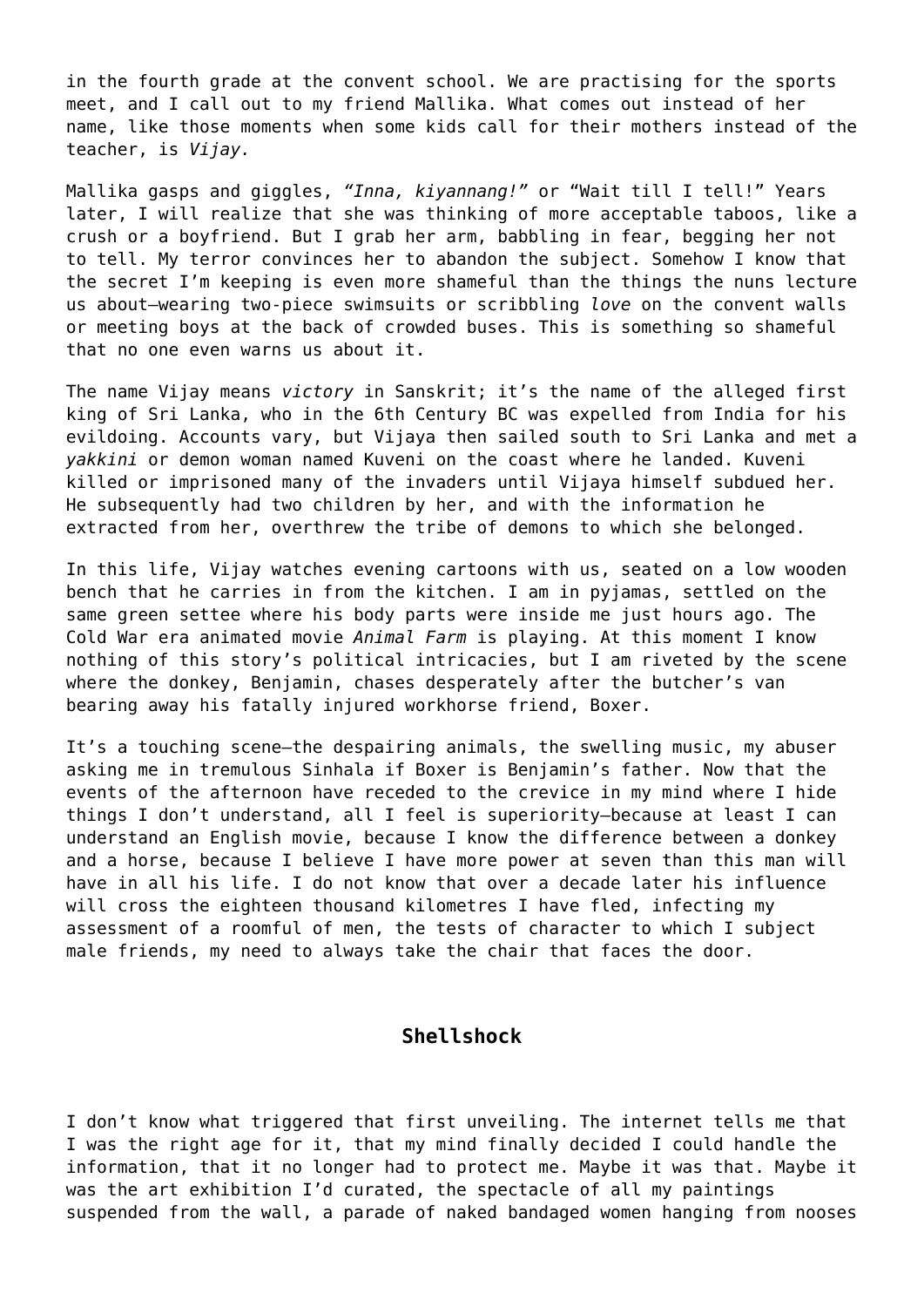in circus tents and bleeding hands stretched in supplication and everyone who was anyone in our town circling the boards and *not one person* asking me questions about why a teenager would create images like this. Maybe it was the kind of boys my generation of girls grew up with, and the ruins they made of us, with their casual betrayals and careful misogynies and calculated blackmail. Maybe I just couldn't lie to myself anymore.

I spend a year being shellshocked at odd moments. I have what I realize later are several major depressive episodes. I survive by striving to understand, in a blind, stumbling fashion–to logic my way out. I read Richard Siken's *Crush* and Leah Lakshmi Piepzna-Samarasinha's essays and Halsey's *Badlands* lyrics and Laurie Halse Anderson's *Speak* and Jodie Picoult's *The Tenth Circle.* I haunt fanfiction sites, long vilified by professional authors, but full of writers using familiar characters to map out their personal traumas, hidden sexualities and alternate realities. Occasionally I delve too deep into stories carrying the Rape/Non-Con tag and surface days later, shaken and fragile but bearing more evidence to add to my ever-growing stockpile. There are words on these pages that I do not know how to vocalize but hoard away in my mind, like those stories exchanged at the back of the bio lab. Proof. Testimonials. Witnesses to a war I cannot speak about. They save my sanity, long enough for me to get on the plane to America.

#### **New Americana**

Five weeks into my freshman year, I spend an afternoon sitting with three other women on the sunny quad of my Midwestern campus, comparing notes on how best to incapacitate a threatening man. After my fourth panic attack in a classroom full of strange men, one of these women tells me it's okay to go to counseling, so I pick the woman who looks kindest on the website and see her for the next four years. I attend seminars on sexual assault. I break apart reading Roxane Gay on the library floor and put myself back together reading *Brokeback Mountain* in the back of the empty chapel. I start to write like I'm not scared people will find out things about me. I meet some boys who make me feel safe; eventually, I stop revising ways to defend myself from them whenever we are alone.

The first time I go home for Christmas, I tell my parents what I can remember of what Vijay did to me–not because I want to, but because I realize my sister is the same age I was then and still visits my grandparents' house. I build up so much tension before the conversation that they think I'm about to confess to dropping out of college.

Instead, I tell them, "Don't worry, it was only some fingering," because I'm not ready to explain why I'm not sure that was all it was. This is the first time my parents and I have ever spoken about sex. *Fingering* is as much as I'm willing to say on the subject.

"I'm going to break his head open," my father declares, in the voice he uses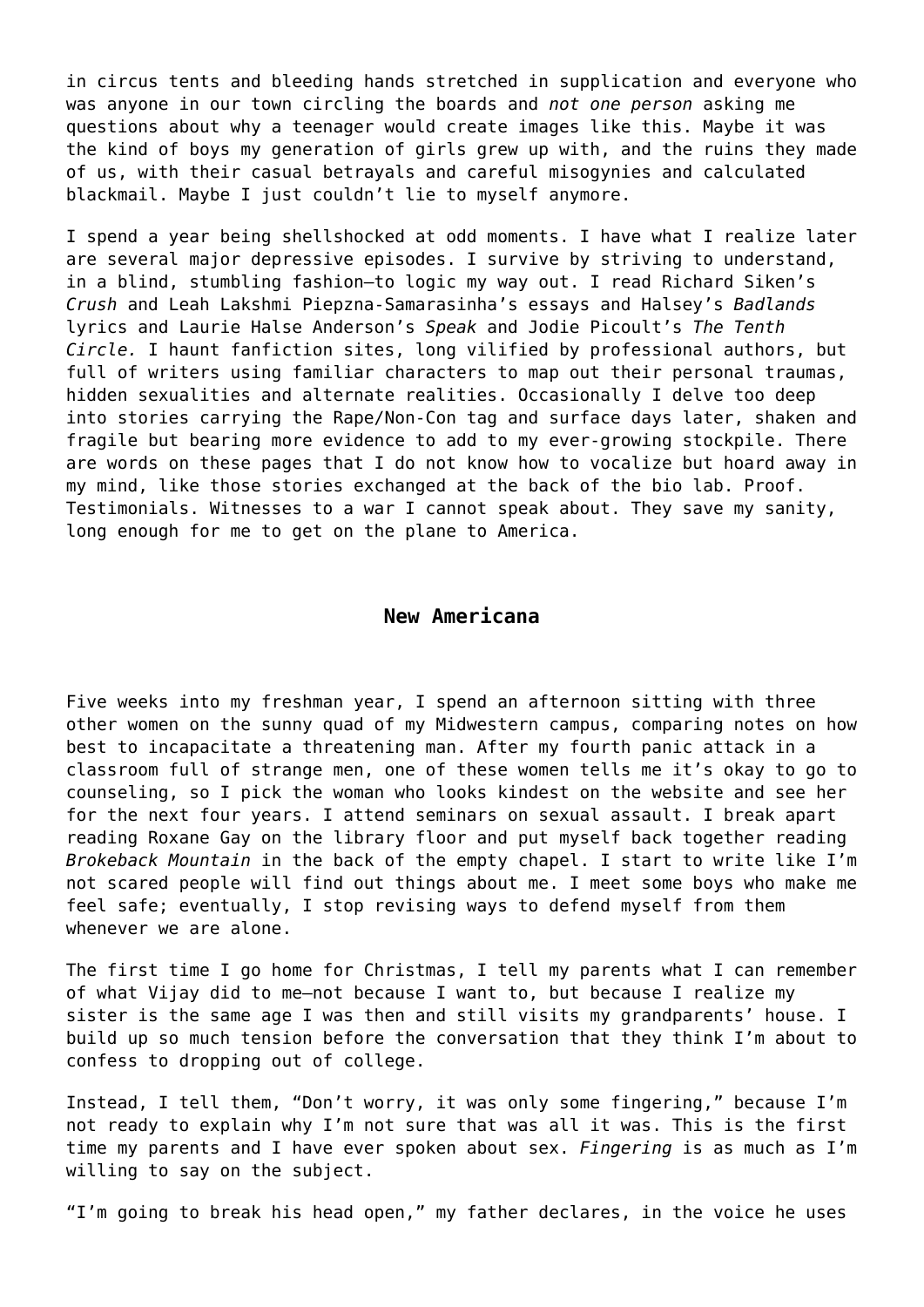to swear at trishaw drivers.

"No, you're not," replies my mother, in the voice she uses on the phone with clients. She warns my aunts who have daughters to watch for this man, and tells my grandmother that Vijay is not to enter the house ever again, without telling her why. I'd rather not enter that house again either, knowing what I know, even though the green settee is long gone and the guppies are long dead. Driving back from visiting my grandmother the week before I return to America, my mother tells me that if I ever need her there, she will buy a plane ticket, and although I never take her up on it, the offer comforts me for a long time.

In my sophomore year, women around me are assaulted, one after the other, mostly by people they thought were friends. It gets to the point where I start trying to find excuses if a female friend asks me if we can get a coffee and talk about something that's *kinda fucked up.* A recording of male students discussing why they would be able to get away with sexual assault sets the campus grapevine ablaze. One survivor gets her abuser expelled from school, but hers is one of the rare successful cases. In a group of five female friends, four of us are survivors–four women in a room of twenty. I realize we are embodying the statistics from the sexual assault awareness courses the school makes us complete before registering for classes.

I go in search of more proof, more testimonials, more stories written by women who look like me. One of them is Sri Lankan author Nayomi Munaweera's novel *What Lies Between Us.* Her protagonist is a girl living in my hometown who is molested by someone close to her in childhood. So much of the story–the shame around the female body and its vulnerabilities, the doublestandard placed upon women to protect themselves, the time it takes to break that kind of conditioning–rings true to me. I carry that book onto airplanes and at the same time am wary of reading it once I'm sitting next to someone, because of how much it might reveal about me to other people.

The summer before my junior year, my parents and I visit the north of Sri Lanka with their friends. The friends are former Navy, which means we are their guests at the main Navy base in Jaffna. Because of their status, there are unknown uniformed men in every room and a plain clothes officer serving as our tour guide, and I do not breathe for four days, while what was supposed to be my first pilgrimage to the post-war north becomes an exercise in hypervigilance. In the periphery of my fear, I am aware that the women and girls we pass on the street and in the kovils, with their shining plaits of black hair and long skirts over fast bicycles, have far more right to this terror. I hear my parents and their friends discussing how during the war mothers would marry off their teenage daughters because it meant they would be less likely to be raped by soldiers and/or terrorists.

I recall the conversations at the back of the biology labs and realize anew the scope of how far this goes and also how much I still can't comprehend. I might spend four days grinding my teeth so hard that the enamel comes off, safe behind the windows of my father's car, but these women don't have the luxury of running away as I can do. These women faced things I can barely even imagine. At the same time, everything I've taught myself in the post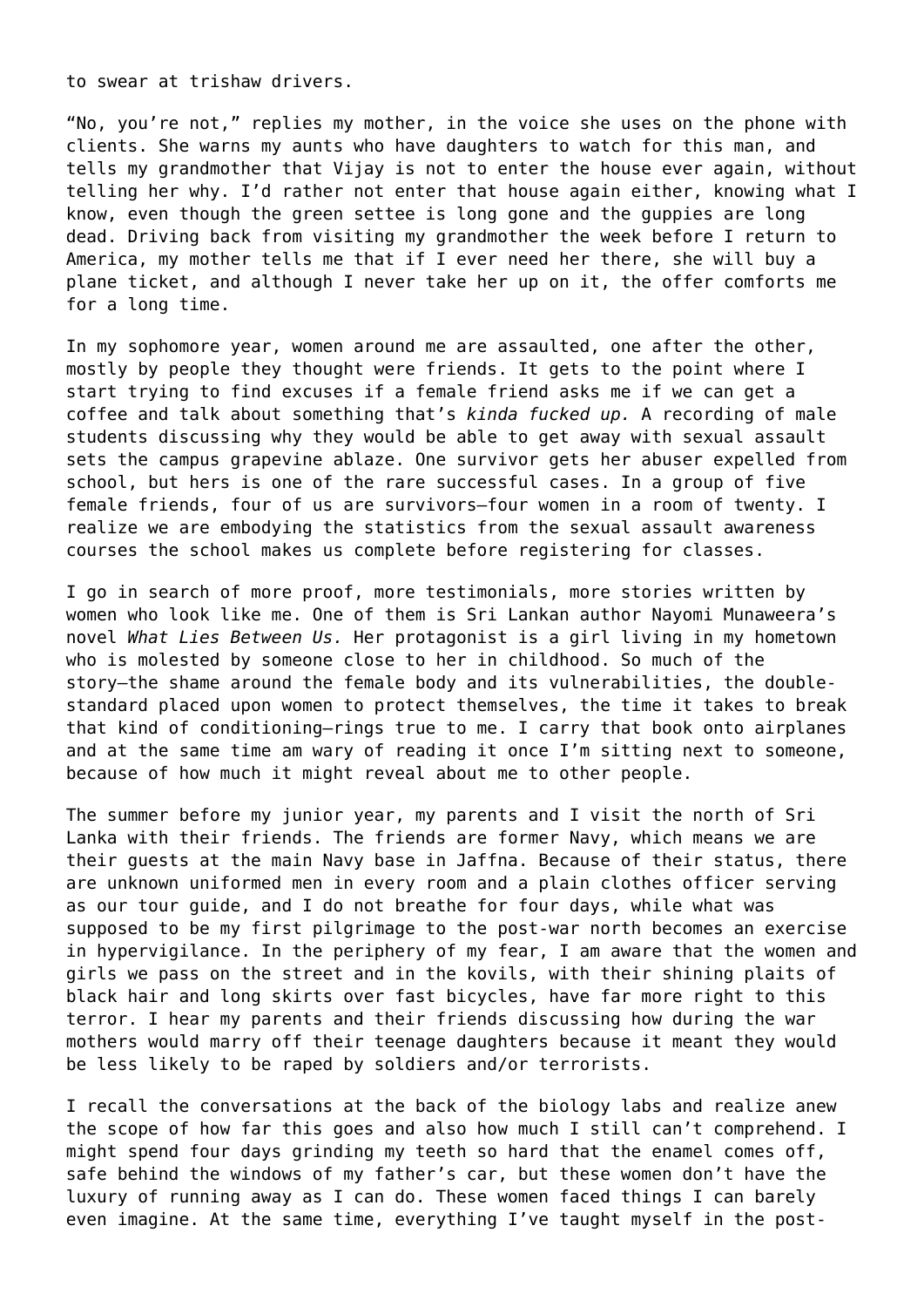Hashtag TimesUp has shown me that sexual violation isn't something that can be quantified. That it means something different to every survivor. That I can't help anyone else until I help myself. I leave Sri Lanka that summer angrier than I've been in a long time, conscious that I might not be able to return until I find a direction in which to channel my rage. That my anger is justified, but ultimately counts towards nothing concrete.

## **Lisbeth Salander**

I'm twenty-two the first time I share a bed with a man; long overdue by American standards but scandalously premature by South Asian social norms. It's April 2020; the pandemic is ravaging the state, and I am marooned on the deserted college campus, along with the rest of the international students. One of them is Dawit, originally from Addis Ababa; he's the most trusted male friend I have. One night I'm at his apartment and the thunderstorm outside is too wild to risk walking home. He offers me his roommate's empty bed. I make one of the rare snap decisions of my life and choose his own bed instead, with him in it. It's not until the next morning, waking up with his arm around me and his fingers still threaded through mine, that I realize I never made a checklist of all the ways I could try to incapacitate him if I needed to get away. For six weeks I fall into a holding pattern of showing up at his door, drifting off in his bed to the sound of video game gunfire, and slipping away the next morning when the chapel bells become too insistent to ignore.

It's at this point that I would clarify to the audience that we never have sex. The few friends of mine who find out ask me *why the hell not*, some more crassly than others. These inquiries fill me with a wordless rage at the irony of trying to find ways for girls like me to talk about sex, and then being asked to justify why I *wasn't* sexual with someone. I don't have the words to explain that for me, being able to fall asleep facing a wall with my back to a man, without having told anyone else where I was spending the night, without a kitchen knife within arm's reach, wasn't something I ever imagined stumbling into. I don't have the words to explain that Dawit making the kind of crude sexual gesture my friends describe would have shattered something in our friendship, would have set me back years in terms of trust. I don't have the words to explain that those scattered nights of not being alone in the violet darkness and taking synchronous breaths and fitting someone else's knees behind mine were a bodily anomaly. That the rest of the time, my body is still something I'm always ready to sheathe and armour and obscure, no matter what I'm wearing; something inviolate and impenetrable and utterly lonely.

I watch *The Girl With The Dragon Tattoo* two weeks later. It's the version that features Rooney Mara and Daniel Craig as protagonists Lisbeth Salander and Mikael Blomkvist. Later I'll read the critical reviews of how the film's producers handled and mishandled its depictions of sexual assault, sexuality, and survivorhood; I will be unable to form my own judgement, because I cannot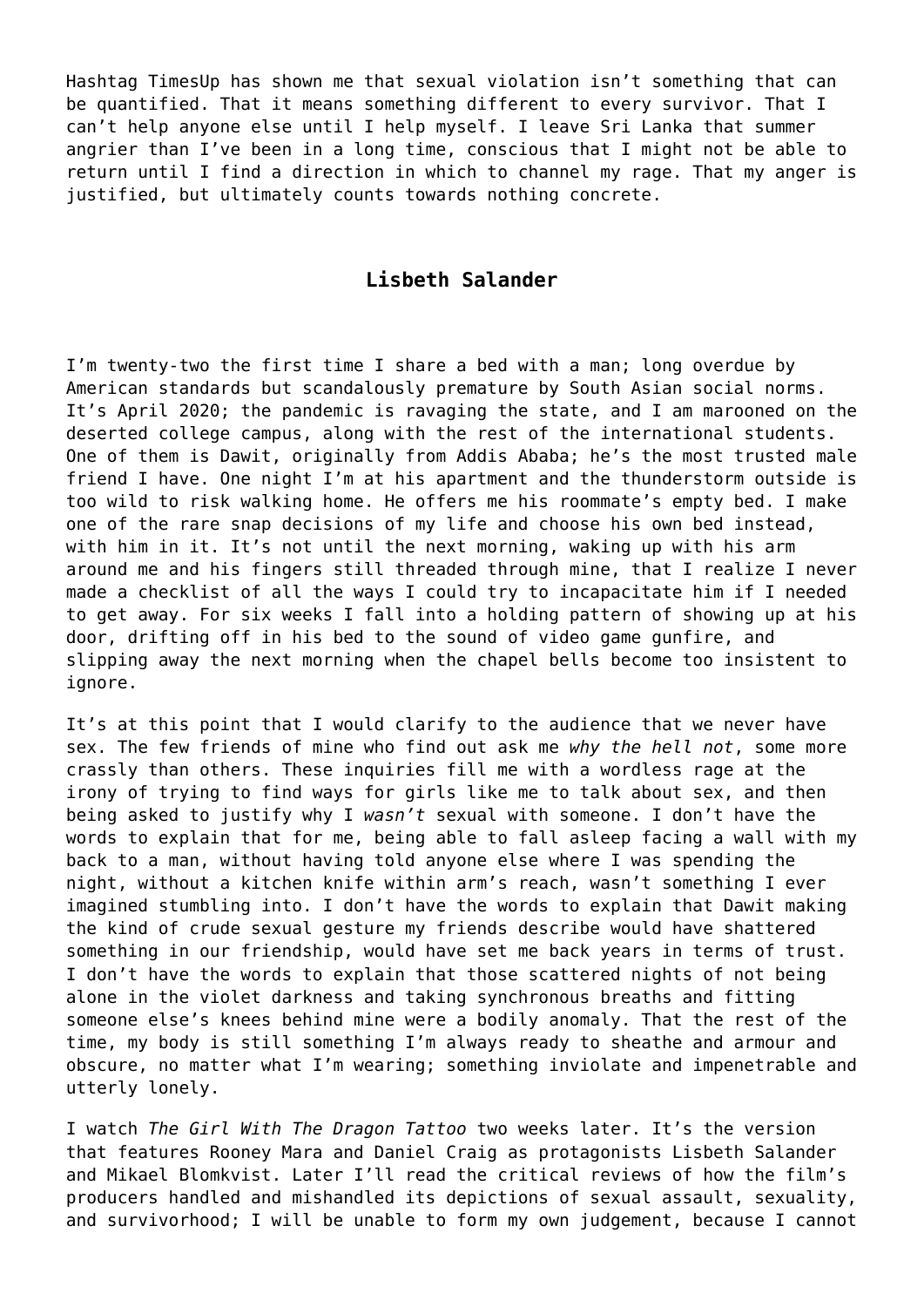watch the central rape scene all the way through. Later I'll learn that there's a category that this film may or may not blend into–*rape-revenge* , a genre that generates thinkpieces questioning its validity and utility and morality*.* Later I'll compile a list of women I watch on the days when no matter what I do, my body feels exposed to attack from every side–Olivia Wilde in *A Vigilante,* Sridevi Kapoor in *Mom,* Olga Kurylenko in *Quantum of Solace,* Zoe Saldana in *Colombiana*. All of their characters are both shattering apart and surviving in equal measure–their shards form a mosaic in which I can see my own reflection, in certain lights, on certain days.

But in that month and a half I relate to Mara's Lisbeth more than I have to any fictional character in years. She feels like both a warning and a vindication; she feels like what I could have become, if I'd been lost enough or brave enough. She smokes. She rides a motorcycle. She gets tattoos and piercings left and right. She's most herself when she's behind a computer. She takes cold, calculated revenge on her rapist. She's all edges. It reminds me of the few attempts I made towards annihilating the body everyone else knew me by in the hope that I could rebuild something that belonged to me–cutting off sixteen inches of hair a week before graduating high school, buying a black leather jacket and a pair of ankle boots at twenty-one and wearing them to every class, letting the clothes in my closet, flamboyant and foreign and obviously feminine at first, creep slowly towards the monochrome and andronyonous, my silhouette becoming streamlined, curated, camouflaged. I have a different facade now, one that I curate just as carefully, but Lisbeth makes me wish for that bare-bones armour I once wore.

There are other times when I wish I could go further. When I wish that I had the lung capacity to smoke, or the weight class to drink, or the abandon to get high. A crutch, a cast, something to fall upon when I feel too desperate to stay contained by my skin. When the inside of my brain feels like a nest of live wires, when I want to turn myself inside out with the force of how much I despise my body for making me vulnerable, when I want to make myself so sharp that anyone who touches me might cut themselves to pieces.

Still, like me, like any of us, Lisbeth Salander isn't unhappy all the time. Isn't all edges all the time. Beyond the vigilante with eyes outlined in tar is someone in the trailing clutches of childhood. She chooses McDonald's Happy Meals over anything a five-star hotel can offer. Her face lights up in a club under the gaze of a beautiful woman who thinks she's pretty. At the end of the film, there's a shot of her sitting on the floor, carefully addressing a Christmas card to Daniel Craig's craggy journalist. The picture on the card is a winter-jacketed child petting the nose of a large, softnosed horse.

I think, sometimes, about telling Dawit about this visual, but I never do, especially after we stop spending the night together. I don't say out loud that in those strange days when his room is the only place I stop wanting to scratch myself out of my skin, I feel like Lisbeth too, slowly finding one space to fit, one night to not be vigilant, one moment to indulge in bodily trust. A place we chose for ourselves. A place where we could simultaneously be conscious of our bodies and forget their existence. A place where we allowed our bodies to be vulnerable in someone else's presence, and were able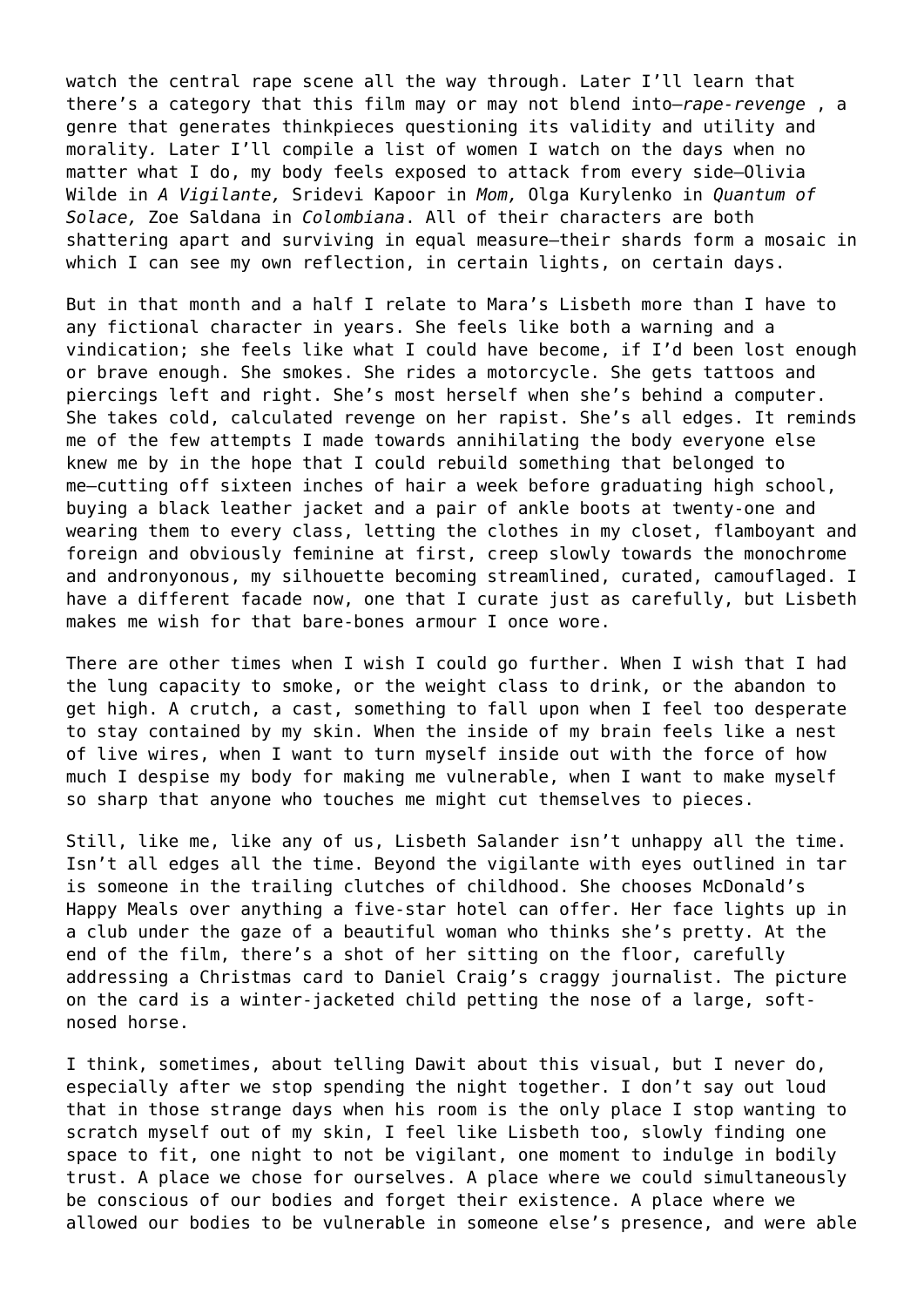to leave safely in the light of morning, dizzy with the absence of shame and pain. A place where we *wanted* to be vulnerable.

## **Rough Justice**

I see Vijay again only once, just before leaving for America the first time. I come out of my bedroom one morning and from my doorway I can see into the kitchen downstairs. He is standing at the breakfast island. He has aged; in my mind he was a youth, but now there is gray in his hair. I realize then just how much older than me he must have been. He'd been a man. I'd been a child. He is wearing a shirt the colour of a manioc sack. He has come to beg my mother for money. My mother has her back to him; it's five months before I will be able to tell her what happened. I back into my room, lock the door, and stand with my teeth sunk into the flesh of my arm until I hear him leave.

Sometimes over the years, I have imagined seeing him again. I have imagined the words I would say as I delivered a roundhouse kick to the scrotum in my grandmother's front yard, my family looking on, my brother preventing righteous elders from rushing in. Sinhala is a vitriolic language sometimes; English cannot compare. In Sinhala, it is easy to slash someone down to the scum of the earth. Easier still when the person in front of you was born in a hovel. In those imaginings, class and ethnicity become twin cudgels in my hands, swung with maximum force and zero regret.

I indulge in this fantasy against the advice of my counselor because the reality is that justice in the legal sense of the word is something I will never get. I was in America when #MeToo exploded, when Simone Biles spoke out about Larry Nassar, when Taylor Swift went on the cover of Time with women labeled *silence breakers,* when Dr. Christine Blasey Ford put her life on the line to tell the world the truth about Brett Kavanaugh. It was hard enough for these women to pursue justice, despite the ability they had to speak in public, to pursue their case in the courts, to have others to support them. Some of them didn't succeed. But Sri Lanka is another story altogether. Its judiciary system moves at a glacial place even when it doesn't involve sexual assault cases with minimal evidence–and I have no proof at all. I would need to remain in the country to even carry out the process, which would mean undoing the life I'm pursuing elsewhere. It makes sense that neither I, nor my parents, or my Sri Lankan friends, ever considered legal action seriously. Pursuing a case against him would have been like squeezing blood from a stone. So why even consider it? Why think about something that isn't going to happen? Why indulge in the fantasy of rough justice?

There are so many reasons. The knowledge of how old I was exactly and what else happened and how long it went on has never come back, but the fact remains that I was seven and eight and nine and some hideous things happened to me and if they hadn't happened, that little girl might have been a whole different person. When the convent nuns said she was full of original sin and wearing short skirts would make her dirty, she might not have believed them.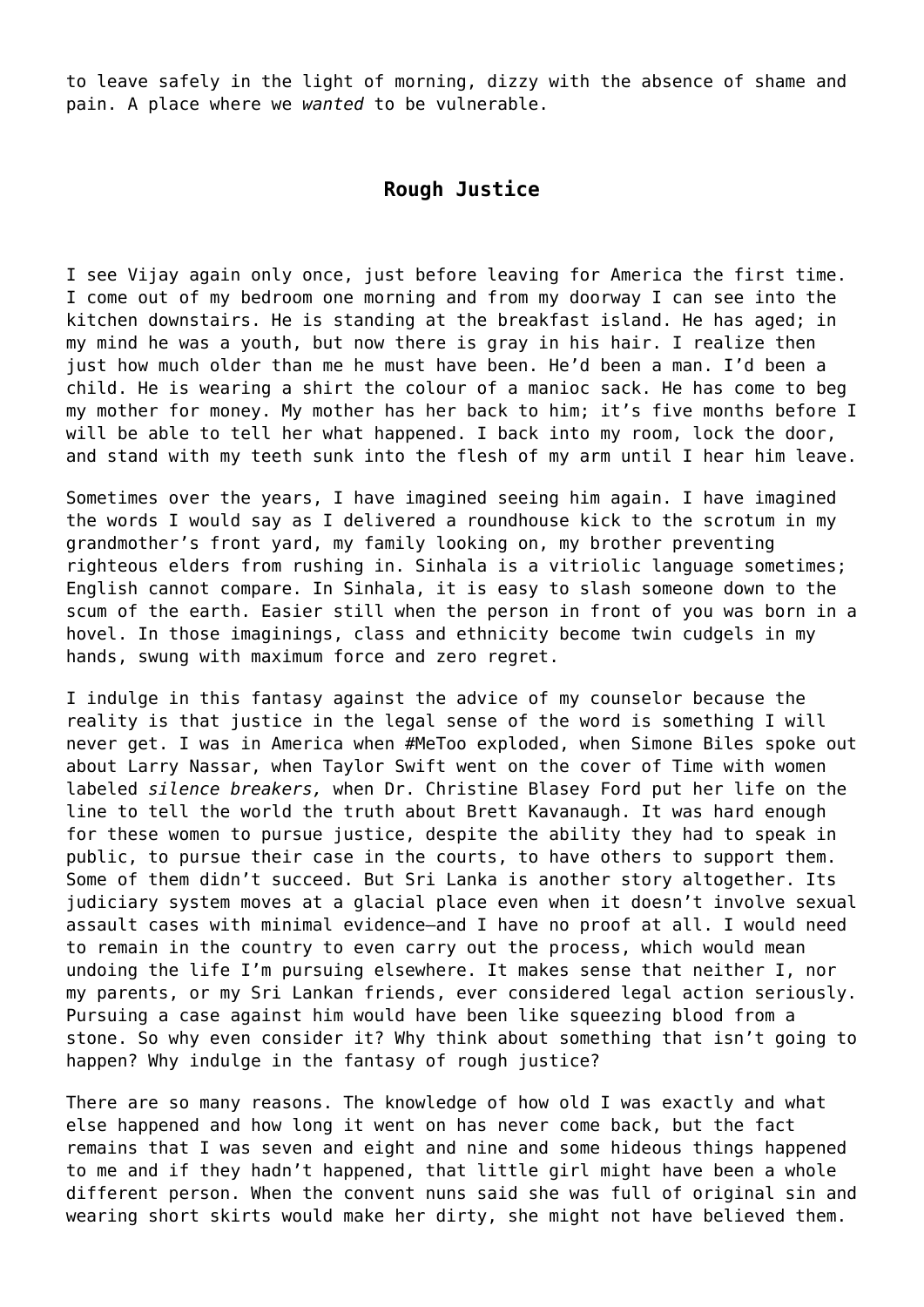When damaged, dark-eyed Sri Lankan boys tried to fix themselves by breaking her, she might have given them the beating they deserved. When she was told she couldn't wear a sports bra to run on the beach in 90 degree heat because men would try to attack her, she might have put on her sunglasses and gone running anyway.

Then there's also this. He was the first. He's the one I'm ready to talk about. But he wasn't the last. His was the most prolonged violation–but there are things that happened to me, things I forgot about or compartmentalized or buried down deep because I didn't have the words to name them, that are cast in a new light the longer I look. Every woman has stories like this. Some of them last moments. Some of them last far longer. But they're all violations, all on that spectrum between rape and consent. All of them are crimes–if only we had the recourse to get justice. In the absence of that, I am trying to do everything I can to make sure there aren't any more violations. For me, or anyone else. I am doing everything I can, and yet there's always a reason to stop, or do it differently.

Take krav maga lessons–but don't advertise the fact, because it will tempt someone to teach you a lesson of their own, test how much you really know. Educate your male friends–and risk alienating them by making them feel uncomfortable. Talk about your experience as an act of activism–and risk being accused of performing your suffering, capitalizing off a cultural moment, seeing demons where there are none, getting in the way of living your own life, not doing enough. Be hypervigilant–and spoil everyone else's fun with your need to see danger everywhere.

Stay angry enough to keep fighting–and risk alienating everyone you know with your refusal to *let the past go*.

Which brings us to the question of why I wrote this essay. What I told it this way. *Point, evidence, explanation.* Why all I can really offer on the details of abuse is at best a paragraph. *He was inside me.* Why I've packaged these passages under subtext-laden subheadings of which a creative writing workshop would be proud. *It makes it seem like it happened to someone else.* Why I spent so much time dwelling on the sociological imagination. *I have to defend myself before I even begin to accuse him of something he did.*

I know nothing I've said will fit the audience's expectations. I haven't met my patriotic obligation to present my own country in a positive light on the Western stage. I haven't been inclusive enough or woke enough or political enough, as behooves one with my American college education. I haven't been kind in my depictions of the other people involved. I've spent thousands of words ruminating over something that happened over a decade ago, obscuring something I only remember instances of behind crafted language. I have no great confrontation to offer. No great act of activism. So why have I written this story?

Because it happened to me. Because it happened to me. Because it happened to me.

I thought about changing the emphasis on any of these words or perhaps doing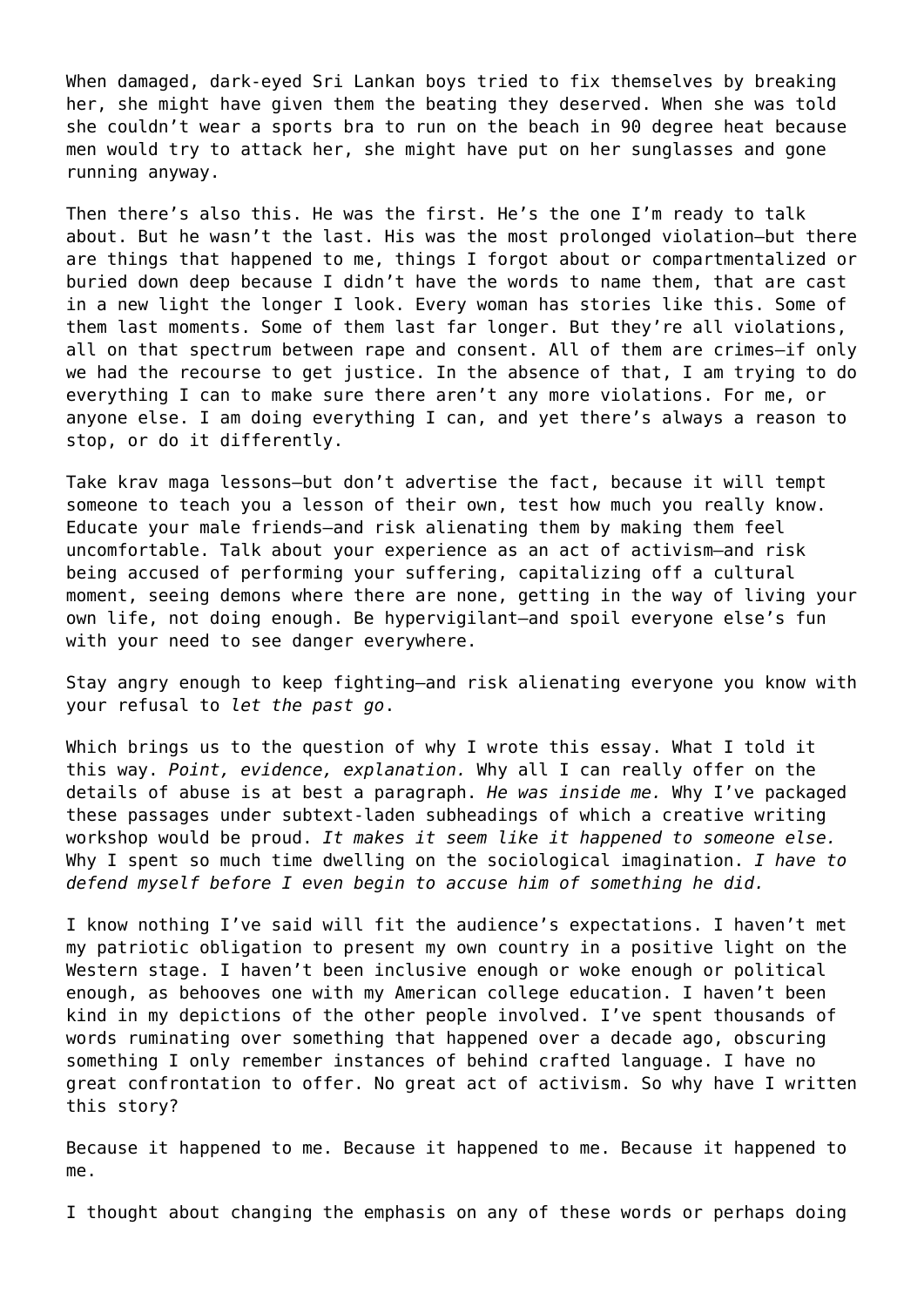away with the repetition altogether, because *would the audience really put up with that* and then I thought to hell with the audience. To hell with the fourth wall.

Because it happened to me. Because it happened to my friends. Because it's still happening. Because it's *unoriginal* in the sense that *everyone* has heard a story like this–and that shouldn't be the case. That's what I've got. I don't have to give you statistics. I don't have to provide proof. The proof is in the damage done. In the chances missed. In the fear I push through every single day–to leave the house alone after dark, to fall asleep, to write these words. The girls of my generation and I, we could have been unafraid, we could have been confident in our bodies, we could have been armed with knowledge. But we weren't. And the vast majority of us still can't talk about it. Some of us haven't realized it happened to us. Some of us won't listen or believe or make time when someone else tells us they realized it happened to them. I've been all of those people; I've been the person who said, *not today, I'm too traumatized to listen to you talking about your trauma, and it's not your fault or mine and it sucks, but I'm sorry, I can't, we'll have coffee next week.* I'm complicit too.

So I'm talking about *it*. For everyone and anyone who isn't there yet. It's my turn to pass on the intel that someone will share at the back of a bio lab or scrawl on a convent wall or write in the sand of a Jaffna beach. It's my turn to offer proof that someone else can clutch close to their chest while they gather the strength to remember or report or escape or fight or live. In the absence of a true reckoning, that's what I can do. Stay angry enough to fight. Stay alive. Be the living proof.

## **State of Play**

In the present day, I live in an upstairs flat with a clear line of sight on all sides. It's not the safest place I've ever lived, but it's very close. I keep a pair of sneakers by the window in case I need to get away, and a knife by the bed in case I can't get away in time. The pandemic means I haven't gone home in almost two years, but I also know I can't go home without a way to escape. I'm not ready to be surrounded by constant reminders. I'm not ready to have to fight for every single scrap of respect and privacy and bodily autonomy. Not if I have another option.

Right now, the other option means that occasionally I can work out in nearby parks. It's 90 degrees Fahrenheit. I wear a sports bra. I lie flat on my back and lift my legs over my head until my toes touch the ground behind my ears. I am aware that to be in public in this position and to remain unmolested is a privilege; I am aware that to a certain kind of person I look like I am inviting penetration. I am also aware of how much I feel like a child again. How being able to let my body bend as far as it can, to allow it to make loud grunts and sighs of exertion, to take it dancing in the summer sunlight, to let it walk the forest paths home in a rain-drenched twilight, all reminds me